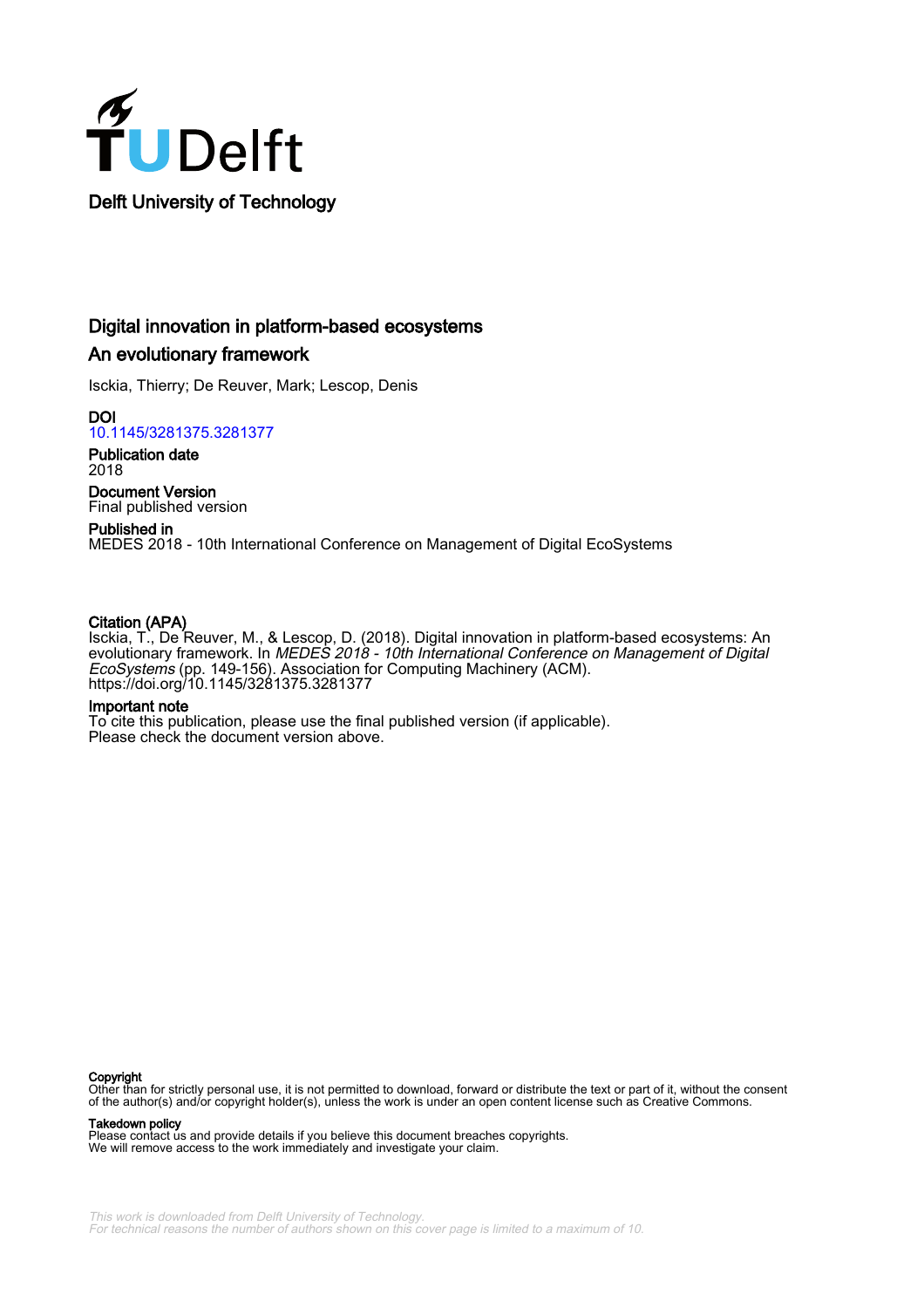# **Digital innovation in platform-based ecosystems: an evolutionary framework**

Thierry Isckia Institut Mines-Telecom Business School Evry, France thierry.isckia@imt-bs.eu

Mark de Reuver Department Engineering Systems and Services Delft University of Technology Delft, The Netherlands [g.a.dereuver@tudelft.nl](mailto:email@email.com)

Denis Lescop Montpellier Business School Montpellier, France d.lescop@montpellierbs.com

## **ABSTRACT**

Creating a digital platform to leverage the potential of an ecosystem is recognized as an effective strategy to optimize innovation efforts in the digital era. In this paper, we analyze how platform-based ecosystems can ensure the commercialization of a constant flow of digital innovations. Our contribution focuses the role of platform-owners and the way they orchestrate the coupling process between two subsystems of the ecosystem: the innovation factory (IF) and the business development (BizDev). We apply a life-cycle perspective, analyzing how the relationships between platform design, value creation and knowledge are dynamically aligned. Existing accounts of ecosystem dynamics are quite scarce in the academic literature and they do not systematically acknowledge these two subsystems. By considering the two parts of ecosystems, we contribute to a better understanding of platform-based ecosystem evolution's process. Three case studies illustrate platform-owners' choices regarding the management of the coupling process.

## **CCS CONCEPTS**

• Social and professional topics~Information system economics

## **KEYWORDS**

Ecosystem, Platform ecosystem, Innovation ecosystem, Business ecosystem, Open innovation

#### **ACM Reference format:**

Thierry Isckia, Mark De Reuver and Denis Lescop. 2018. Digital Innovation in platform-based Ecosystems: an Evolutionary Framework. In Proceedings of the 10th International Conference on Management of Digital EcoSystems (MEDES '18), September 25–28, 2018, Tokyo, Japan. ACM, New York, NY, USA, 8 pages[. https://doi.org/10.1145/3281375.3281377](https://doi.org/10.1145/3281375.3281377)

Permission to make digital or hard copies of part or all of this work for personal or classroom use is granted without fee provided that copies are not made or distributed for profit or commercial advantage and that copies bear this notice and the full citation on the first page. Copyrights for third-party components of this work must be honored. For all other uses, contact the owner/author(s). MEDES'18, Septembe[r 25--28, 2018,](callto:25--28,%202018) Tokyo, Japan

© 2018 Copyright held by the owner/author(s)[. 978-1-4503-5622-0/1](callto:978-1-4503-5622-0)8/09...\$15.00

## **1 Introduction**

Platform-based ecosystems have become a recurrent way of organizing innovation [3, 4, 7, 8, 18, 19, 20]. Platform-based ecosystems create value through processes involving various actors, communities, activities and resources. With the massive use of digital technologies, the pace of innovation is constantly accelerating, driven by exponential combinations and recombination of resources and knowledge that flow through the platform [21]. On-boarding a platform-based ecosystem allows companies to optimize their innovation effort because ideas, knowledge and resources can cross-fertilize more easily and at a large scale, which is enabled by digital platforms. The number of possible combinations of ideas grows exponentially as new ideas come in.

Our paper proposes to detail the evolution of platform-based ecosystems through a conceptual framework that bridges a number of currently separated subfields of ecosystem studies including platform design and governance, value creation and knowledge [2, 14, 15]. In the first part, we will present our conceptual framework focusing on the coupling mechanisms that bring innovations to market. In the second part, we analyze throughout the platform's lifecycle the key features of the whole system and the implications in terms of strategy, knowledge management, value creation and platform design. We then analyze three case studies through this framework to develop a better understanding of platform-based ecosystems core mechanisms and dynamics.

## **2 Theoretical background**

Our work relies on the concept of platform-based ecosystems, a subset of business ecosystems [12, 13, 16]. In this paper, we adopt an "ecosystem-as-affiliation" perspective [1] in-between the *engineering view* of platforms which emphasizes that platforms are technological architectures that facilitate innovation [3, 4, 7, 9] and the *economics view* which considers platforms as a vehicle for market exchange and interactions [5, 6, 8]. After defining core concepts (2.1), we elaborate a framework (2.2) underlying the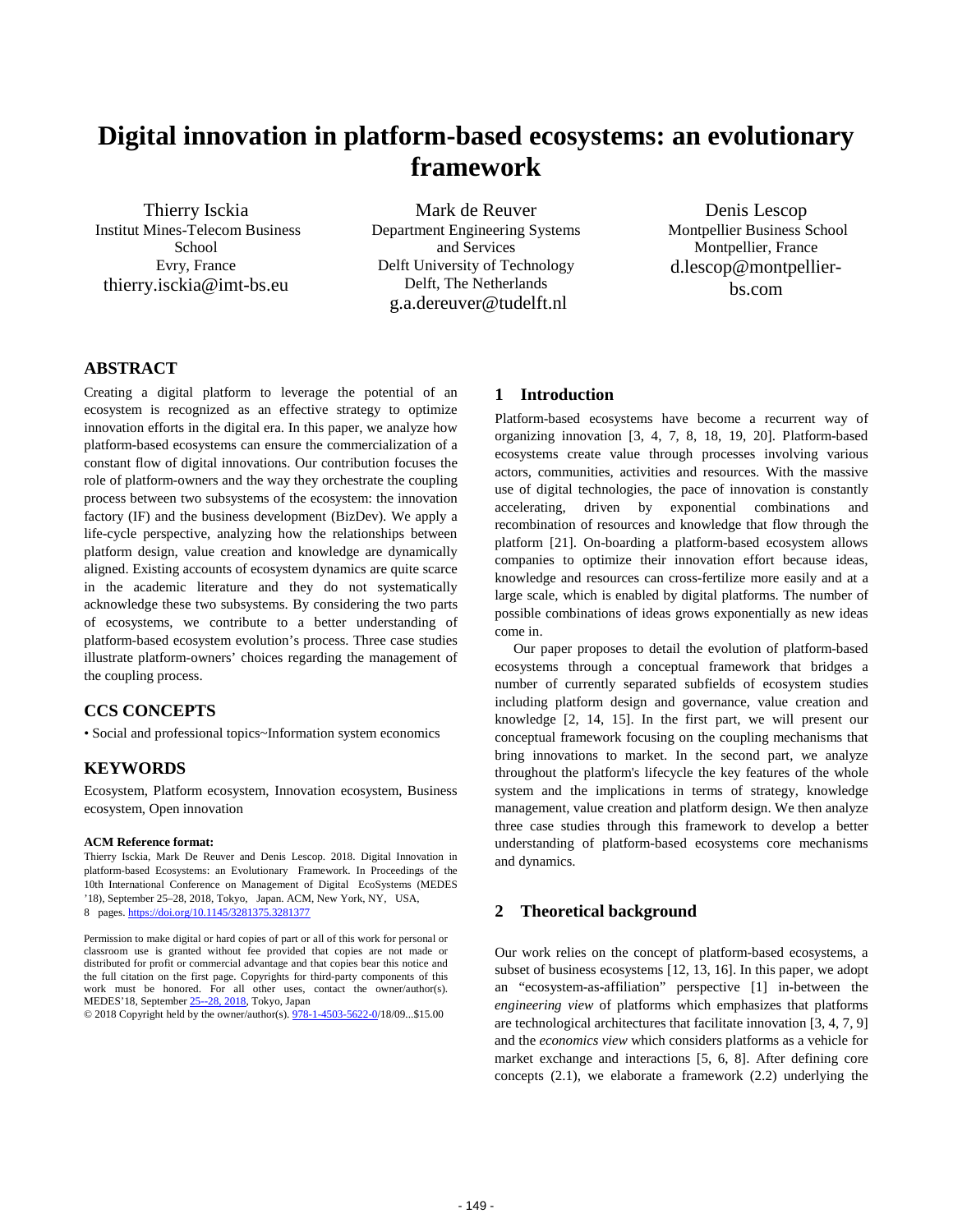links between the two main subsystems of a platform-based ecosystem throughout the ecosystem life cycle (2.3).

## **2.1 Platform-based ecosystems and digital innovation**

Platform based-ecosystems are a special kind of ecosystem that relies on digital platforms [7, 10, 11, 12, 13, 19]. These digital architectures draw a picture of the innovation factory with smooth information processes, facilitation of creativity and innovativeness, and smart solutions promoted through digital platforms. The platform owner provides the digital architecture *i.e.* components, interfaces and data. Partners can gain advantages and value by joining the ecosystem and therefore let platform owners benefit from extracting a fraction of it.

We assume [5, 6] that one-sided platforms enable interactions between the users of the platform who form one distinctive group of consumers, which exhibit direct network externalities. They differ from the two-sided platforms that enable interactions between two distinctive user groups (consumers and merchants) with strong indirect network externalities and from the multi-sided platforms that facilitate interactions between participants of more than two distinct groups or communities. In this perspective, the evolution from a one-sided platform to a two-sided platform and then to a multi-sided platform illustrates how platforms develop and grow over time by adding new sides and functions to their initial value proposition.

Platforms are complex digital architectures that evolve gradually over time [3, 4, 11, 19]. This process is triggered by technology disruption, which changes the number and the variety of actors and spurs new modes of interaction by transforming the competitive dynamics of the surrounding environment [5]. This position is in line with the view that technology development is an evolutionary process punctuated by rapid discontinuous change and the perspectives on dominant design that focuses on rivalry among alternatives.

Platform architecture and governance directly influence the value co-created within the ecosystem [3, 12, 19]. Platform's architecture is made of systems of modules connected through standardized interfaces. Modularity ensures flows of incremental innovation and complements. Interfaces play a key role since they define how modules interact. Interfaces are able to connect a wide variety of components and therefore of contributors. From this point of view, modularity acts as a coordination engine for partners. Modularity implies interoperability, which guarantees diffusion, sharing and access to all improvements, innovation and knowledge in the ecosystem [7]. Contributors can get access to shared digital resources (software development kits, libraries, data, computing power, storage capabilities, simulation tools, etc.) and create new services, products or complements that in turn will increase the platform's value both internally and externally. The growth of the internal value improves the loyalty and the adherence of the current partners and communities whereas the gain of external value may attract new contributors.

Digital innovation refers to the use of digital technology during the process of innovating. These digital technologies can be combined with almost any physical component [21]. Their unique properties enable to innovate the innovation processes breaking up of vertical industry silos and creating business ecosystems where different players come together and innovate by combining and recombining their digital technology components and knowledge. Following [21], platform-based ecosystems promote experimentations that give rise to new ideas and concepts that may be embodied in new artifacts. This unlimited generativity is made possible by the specific nature of these artifacts and by the architecture of collaboration that facilitates their creation i.e. the platform. Generativity means that digital artifacts can be combined in a chaotic or unexpected way into new artifacts to deliver a service radically different from what they were originally designed for. The intrinsic generativity of digital technologies is an essential feature that explains the proliferation of new products and services [21]. It should be noted that there exist a fundamental distinction between modularity and generativity: the goal of modularity is to control or contain complexity and flexibility while the goal of generativity is to introduce or create variety.

## **2.2 From innovation to market: coupling the two sides of platform-based ecosystems**

Platform-based ecosystems display a high degree of heterogeneity in their structures and evolutionary paths. Nevertheless, they usually exhibit two interrelated dimensions: innovation or technology development (*the innovation factory* - IF) and business development (BizDev) or technology commercialization (*path-tomarket*). These two dimensions are two sides of the same coin. Indeed, this distinction is quite common in the field of innovation studies, from first generation innovation models up to current models of innovation. New digital artifacts will not yield value unless they are commercialized, which requires a close coupling of the developer of the new digital artifacts to the user. These coupling and feedback mechanisms must operate efficiently to ensure commercial success of innovation. Figure 1 schematizes our framework.



**Figure 1: A framework for platform-based ecosystem**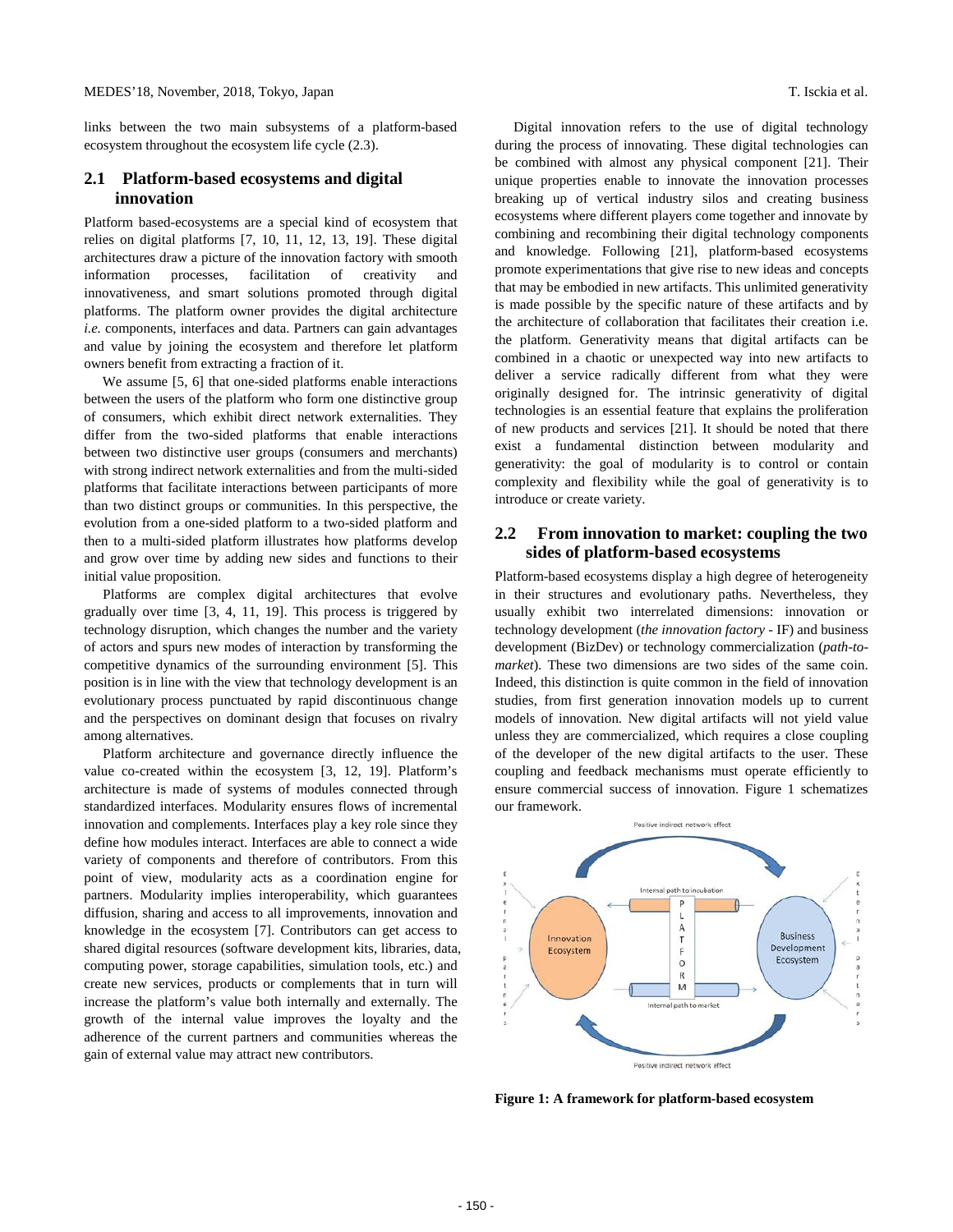#### Digital innovation in platform-based ecosystems MEDES'18, November, 2018, Tokyo, Japan

The right-hand side of the diagram represents the business development side of the ecosystem (BizDev). This side gives access to the final consumers and refers to the commercialization part of the platform-based ecosystem. This side is where the revenue streams come from. The BizDev functioning relies on the digital platform which provides members with tools and functionalities to interact with the audience. The BizDev part contains user groups that the platform mediates, like buyers and sellers. Members of the BizDev are complementors who will jump on the platform to deliver their products and services. The platform owner, the complementors and the consumers interact on the platform and create indirect network effects: the more the consumers, the more the complementors; the more the complementors, the more the consumers. Indirect externalities profit the platform owner by enhancing the net value of the platform (externally by attracting new participants, and internally by reinforcing the loyalty of participants). The members of the BizDev part come mainly from outside the system but also from the other side of the platform *i.e.* the *innovation factory* (IF).

The left-hand side represents the innovation ecosystem or what we call the innovation factory (IF). The IF refers to user groups or communities that actively change the functionalities of the digital platform like developers and other independent workers or creative professionals. Members of the IF are often enrolled via open innovation strategies. On the IF side, the platform owner opens part of its knowledge, resources, and skills to the participants. In our view, this side works like the ecosystem' incubator and its main objective is to improve customer experience, knowledge sharing while experimenting new value propositions. From this point of view, the IF can be considered as the antechamber for the BizDev side. The path to the market for innovations, ideas or concepts developed within the IF are tunneled through the digital platform.

IF members come either from outside the business ecosystem or from the BizDev side. The members coming from the BizDev part are brought to the IF by the platform owner. The whole functioning creates a positive indirect effect between the BizDev part and the IF, which reinforces the robustness and the coherence of the whole platform-based ecosystem. If the BizDev part grows, then new ideas will benefit from a larger audience: this will attract more innovators on the IF. Conversely, if the IF side grows and provides the system with lots of digital innovations and improvements, then this will attract more consumers on the BizDev side and in return more complementors. The platform is creating positive externalities within the BizDev part and the IF part, and between them. Both the BizDev and the IF sides require the ability to manage complex interactions between heterogeneous players and contributors, including small size players [11, 12, 13]. Their willingness to jump on a particular platform depends on the nature and the availability of digital resources promised by the platform and the platform-owner vision.

#### **2.3 Business ecosystem life-cycle**

The nature of the links between the platform-owner and the various communities, the intensity of interactions, the

attractiveness of the platform, the architecture of the platform and even the strategy of the members may differ along the stage of evolution of the ecosystem [18]. Ecosystem's life cycle is divided into four stages summarized below in Table 1: birth, expansion, leadership, and self-renewal - or, if not, death [7]. These stages have different competitive but at the same time collaborative challenges [7]. At each stage, governance, architecture and strategy must be aligned [3, 11, 12, 19].

In stage 1: Everything has to be in place. Players search for new opportunities to reinvent value proposition for customers, designing a convenient and appealing platform. Identifying a suitable platform *i.e.* a platform that eliminates pain points or frictions between different groups or communities may attract a large audience.

**In stage 2:** The platform expands either through its BizDev or IF. Business ideas will capture value for a large number of customers and make it possible to scale up the concept to a broad market. This choice depends on which side drives the market space: IF or BizDev? This stage is about attracting outsiders and reaching a critical mass.

**In stage 3:** Value-adding components and processes are stable and leaders set a direction to encourage partners to work together to reach maturity developing its second side. External partners are developing as well and may wish to explore new business opportunities embarking on other competing platforms (multi-homing).

**In stage 4:** The ecosystem will start shrinking if nothing is done to rejuvenate it. In this renewal stage, multi-homing may be a rule, creating huge outflows of value, skills, competences and capabilities. New business ecosystems will emerge from the mature business communities.

#### **Table 1: Ecosystem life-cycle**

## **3 Designing a framework for platform-based ecosystems**

This section will first present our methodology (2.1). Then, we conduct our analysis of the different stages of development of platform-based ecosystems follows from birth (2.2) to renewal (2.6).

#### **3.1 Methodology**

We elaborate our framework with the goal of better understanding how platform-based ecosystems evolve over time and how the interactions between user groups or communities, platform design and platform owners' choices explain the different outcomes of generative capacity. We follow an abductive reasoning strategy based on contextualization that uses inference to the best explanation (IBE) to develop potential explanations for the observed phenomenon. Inference to the best explanation (IBE) refers to the abductive process of reasoning that takes place when researchers compare potential theoretical explanations of a phenomenon. Within this process, data and theoretical concepts are intertwined and have been examined simultaneously and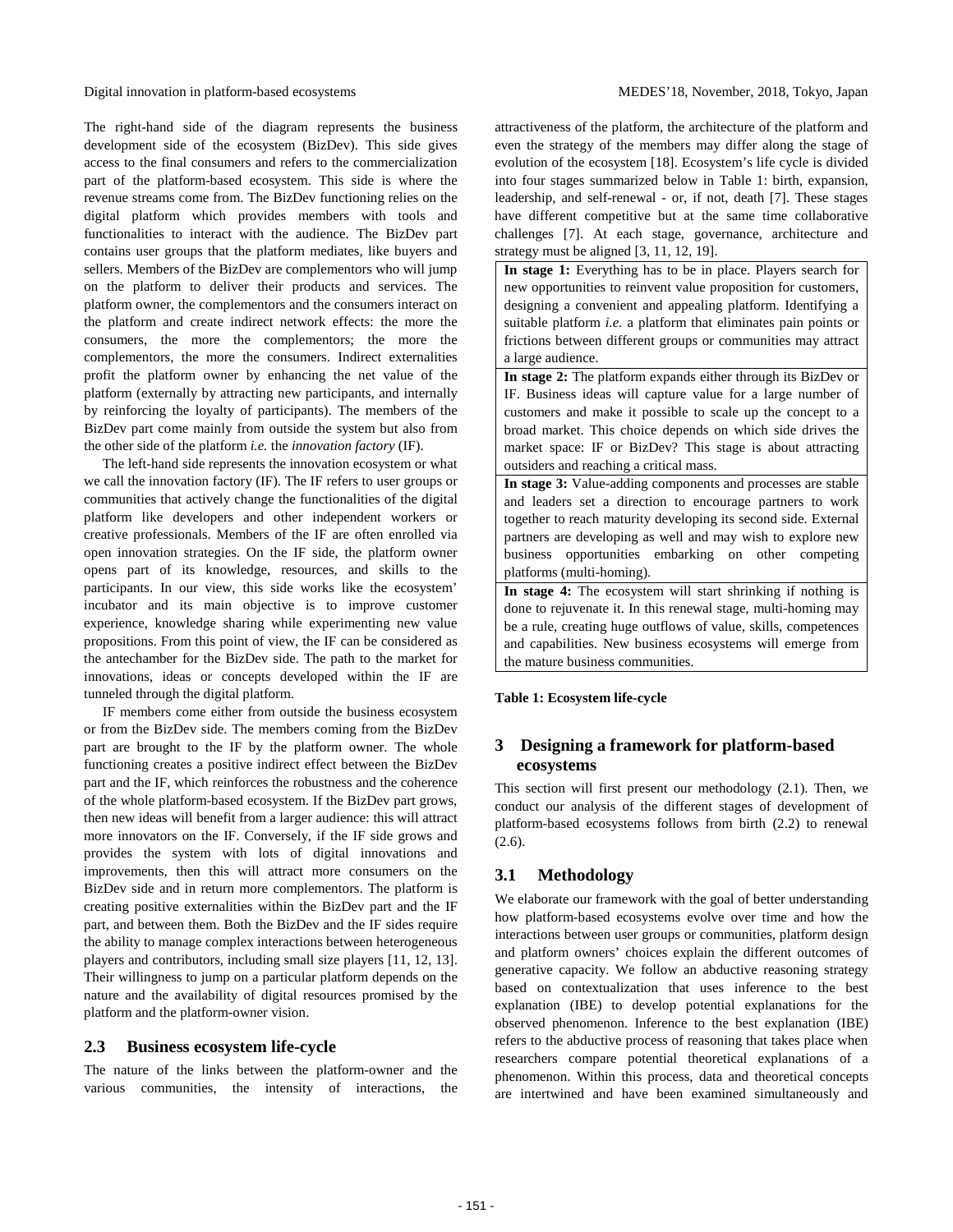discussed until we found a plausible explanation. This explanation must satisfy criteria for plausibility, simplicity, novelty and interestingness. Because IBE is a context-dependent reasoning process, we clearly acknowledge a certain level of subjectivity in our approach.

We choose to focus our analysis on three cases namely Amazon, eBay and Apple for their inherent interest and use in the literature. We collected information over the period 2007-2016 mainly from publications (industry studies, books, articles, press releases, financial reports, activity reports...) as well as from writings by experts and consultants specialized in digital platforms. We capitalize on these case studies merely to elaborate a conceptual framework of platform-based ecosystem evolution.

We designed our sampling plan to embrace ecosystems heterogeneity and their evolution paths. We only select cases that have passed at least the first three stages in order to appropriately cover our framework. We are in-between literal replication since we chose the cases in order to predict similar results, and theoretical replication since these cases also predict contrasting results but for anticipatable reasons. The cases have been purposively chosen to replicate previous cases (the situation of each company regarding its original architecture of participation i.e. one-sided platforms vs two or multisided-platforms) and to fill theoretical categories providing examples of polar types (the respective contribution of the two subsystems i.e. the innovation side, the ecosystem development side or both in its evolution). Thus, we do not use these case studies for inducting theory but rather for designing a comprehensive framework that clearly states the conditions under which the phenomenon under scrutiny is likely to be found as well as the conditions when it is not likely to be found.

#### **3.2 Birth stage: find who needs whom and why**

The emergence of a platform illustrates the need for coordination expressed by two or more players groups that stems from the existence of frictions or market failures [5, 6, 18].

At this stage, the value proposition is not necessarily two-sided as illustrated with our cases (Table 2).

| <b>Firms</b>              | Amazon                                                                                                                                         | eBav                                                                                                                                                            | Apple iPhone                                                                  |
|---------------------------|------------------------------------------------------------------------------------------------------------------------------------------------|-----------------------------------------------------------------------------------------------------------------------------------------------------------------|-------------------------------------------------------------------------------|
| Market<br><b>Failures</b> | The brick and<br>mortar bookshops<br>do not offer enough<br>titles                                                                             | Second-hand<br>products are not<br>easy to sell since the<br>supply cannot reach<br>a sufficient demand                                                         | The mobile Internet<br>is locked by mobile<br>network operators               |
| Value<br>proposition      | Offering a large<br>amount of titles and<br>helping the<br>consumers in the<br>discovery procedure<br>of their choices (long<br>tail strategy) | Offering a market<br>place where people<br>can sell their objects<br>with a secured<br>transactions systems<br>and a way to access<br>the quality of<br>members | Creating a device<br>able to provide<br>customers with<br>ubiquitous Internet |
| Two-sided<br>platform     | <b>No</b>                                                                                                                                      | Yes                                                                                                                                                             | <b>No</b>                                                                     |

Table 2: Market failures and value proposition

In a two-sided context, the platform owner should identify the community that will bring the biggest flows of externalities and consequently which subsystem or side to develop first. This problem raises the chicken and egg dilemma. When indirect network externalities exist, the participation on one side depends upon the participation on the other side. Some questions arise then: how to attract one side without developing the other? Who should be embarked first?

Amazon's case is quite straightforward: Amazon.com started as a cyber-bookstore i.e. a merchant selling only books especially best sellers - to its customers thanks to partnerships with big editors. Then the company progressively morphs into a network of merchant sites, thanks to the Amazon Associates Program designed to increase book sales but also to improve the value proposition for Amazon customers i.e. a larger selection. In Amazon's case, customers were already on board since they used Amazon web site for shopping purposes. Editors should then be given an incentive to participate. The cyber-bookstore had to keep its promise: to offer the world's largest books selection. Amazon progressively enrolled new partners (small and/or independent editors using a Long Tail strategy) who were interested in the visibility offered by Amazon's platform and the prospects for additional revenues and business opportunities. These opportunities were materialized later through the successive launch of Merchant@ program and Amazon Enterprise Solutions. Amazon clearly chose to develop first the BizDev part of its juvenile ecosystem increasing selection and then sales. As illustrated with Amazon, platform owners should find a way to enroll potential partners. Free access to all the resources or to a set of resources can create such incentives. However, things are not always that simple: attracting on the platform the enginecommunity (the one that will create the biggest externalities) is not an easy task. The platform owner should find the strategic leverages that will motivate participation, that is, digital resources or combination of resources coveted by partners or able to generate externalities and value for the whole ecosystem. Strategic leverages can be any tangible assets such as user base, data, functionalities, computing capacities and software development kits.

During the birth stage, the digital platform has to be designed. Its main function is the coordination of participants in order to strengthen and develop the value proposition of the whole system. The way the platform is designed imposes choices and hence elimination of some opportunities. Said differently, platform's design entails a particular path of development in the future. The digital architecture of the platform is obviously a key element. However, the platform-owner' vision is also important. Platform architecture and governance are deeply interrelated. The governance is the expression of the platform-owner vision in designing its leadership and its attitude towards members. Architecture, in return, allows for the implementation of particular governance: a fully open architecture will not work well with rigid governance aiming at capturing the whole value of the platformbase ecosystem [3, 12, 19]. The same architecture under different forms of governance will lead to different results. Conversely, a particular architecture cannot support all type of governance. These two elements can reinforce each other or not. Hence,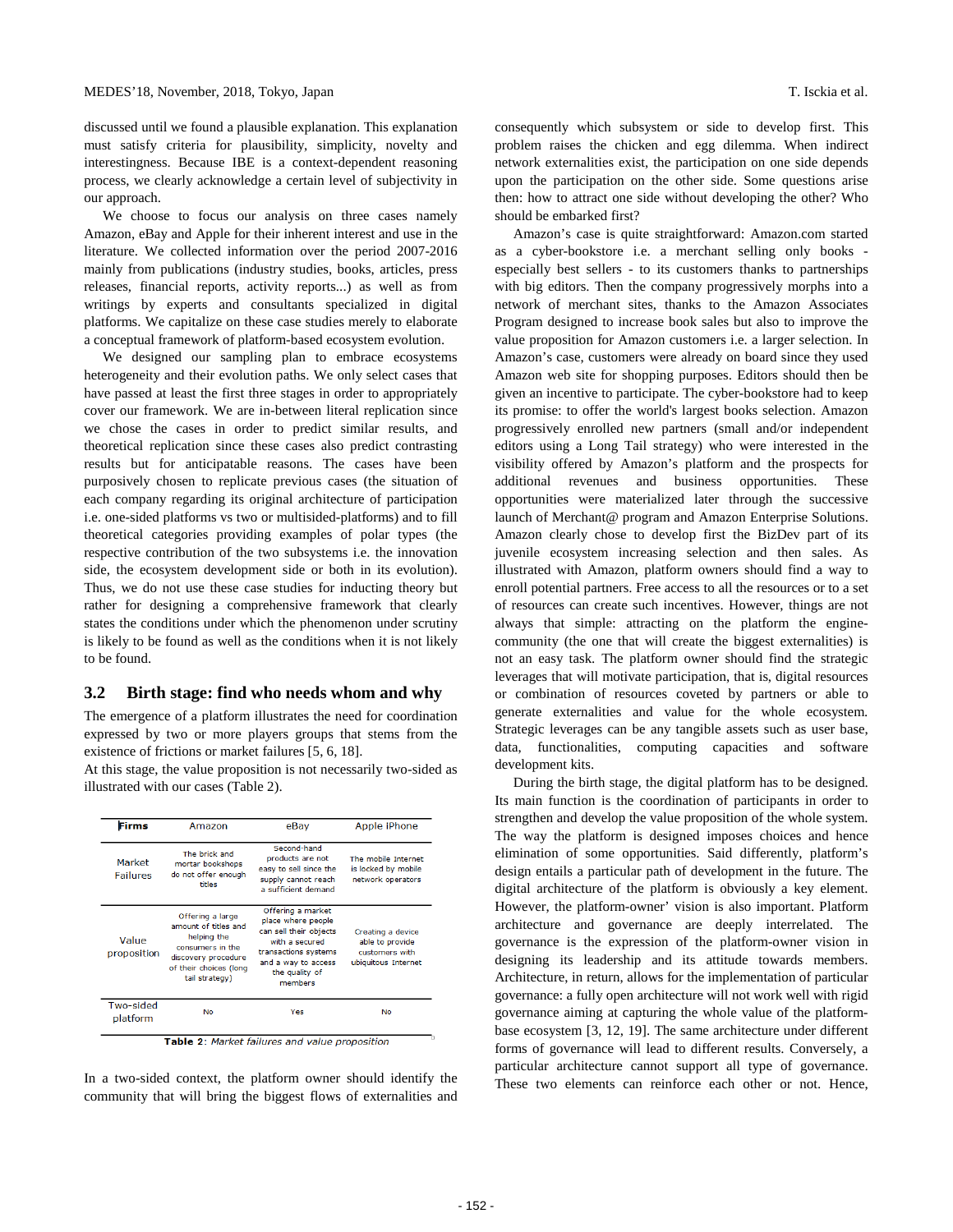Digital innovation in platform-based ecosystems MEDES'18, November, 2018, Tokyo, Japan

governance and architecture must be aligned [19] to ensure a smooth functioning.

In summary, at the birth stage, the platform-based ecosystem is designed as a private club with some partners selected by the platform owner. The ecosystem appears therefore intentionally closed: entry is discriminatory and under the sole discretion of the platform owner. This closure is necessary as it avoids/limits early imitation [17]. Value creation is the central strategy of the platform owner and embodied in a unique value proposition: it is implemented through a series of explorations, experimentations and tests with core partners and early users. While eBay started as two-sided platforms, Amazon and Apple on contrary started as merchants or one-sided platforms.

#### **3.3 Expansion stage: search for critical mass**

The objective of the expansion stage is to increase platform's thickness and to maintain a critical mass of participants, either on the IF side or on the BizDev side. The first challenge is to identify and to focus on the main driver of the whole ecosystem: innovation (IF) or transactions (BizDev). Table 3 exhibits some characteristics found in our cases that illustrate the link between expansion strategy and value proposition, and the main driver of the ecosystem expansion in each case (IF or BizDev?).

The identification of the subsystem to develop relies on a correct analysis of the way the platform performed in the previous stage. For Amazon and eBay, increasing and developing exchanges and transactions in the BizDev part was a key success factor for their expansion strategy for at least two reasons: (1) it allows for economies of scale as it increases the number of interactions, (2) it triggers economies of scope by bringing new partners (hence new products and services) on boards [6].

| Firms                 | Amazon                                                                                                                                                             | eBay                                                                                     | Apple iPhone                                                                                                                                                                          |
|-----------------------|--------------------------------------------------------------------------------------------------------------------------------------------------------------------|------------------------------------------------------------------------------------------|---------------------------------------------------------------------------------------------------------------------------------------------------------------------------------------|
| Expansion<br>strategy | Reinforcing<br>economies of scope<br>by finding new<br>partners                                                                                                    | Reinforcing<br>economies of scope<br>by finding new<br>partners                          | Some developers<br>create a system<br>(Cydia) to crack the<br>iPhone and to install<br>new apps. This<br>expresses a need for<br>innovation to allow<br>customization of the<br>phone |
| Value<br>proposition  | Offering to partners<br>the access to the<br>audience of the<br>Amazon web site and<br>the possibility to sell<br>their own products<br>using the Amazon<br>system | Authorizing the sale<br>and the visibility of<br>new products and<br>brands through eBay | Creating a virtual<br>place (App Store)<br>where developers<br>can develop and<br>propose their apps to<br>the iPhone owners                                                          |
| Main driver           | <b>BDF</b>                                                                                                                                                         | <b>BDF</b>                                                                               | ΙE                                                                                                                                                                                    |

Table 3: The main BDF drivers in the expansion stage

Platform's expansion raises the question of the openness. The platform owner has to exercise less control on the profiles of members as to make entry more fluid and faster. Contracts with members should be standardized and follow a "*take it or leave it"* rule: potential participants accept the terms of the contract or not. No discussion on the terms of the contract is possible. Contracts are automated and are most of the time online. Menus of contracts can be created so as to provide potential participants with different level of commitment or involvement in the BizDev side. This

portfolio of contracts provides different levels of access which are often associated with a specific usage of digital resources hosted on the platform. Participants can choose a particular level and eventually upgrade or downgrade it (Affiliated merchants program of Amazon). Every potential participant is given the same opportunity to participate or not to the platform: access becomes non-discriminatory. These contracts also include pricing and hence establish the legal foundations for value capture in a standardized non-discriminatory way.

During the expansion stage, the platform becomes hence open encouraging niche players to enter the system [11, 17]. Niche players participate actively to the ecosystem's evolution by enlarging the possibility of interactions with other participants, thus pushing outwards the frontier of the BDE. Their ability to explore new business models nurtures the expansion of the system. This group of players encompasses start-ups, community of developers, established firms in adjacent markets (side-player), quasi-competitors. With the transition from the birth stage to the expansion, the role of the platform owner shifts from a position of project manager to a position of a network orchestrator that addresses a complex and dynamic set of interactions and interdependencies.

In summary, at the expansion stage, the platform-based ecosystem works as an open club with non-discriminatory membership. The ecosystem appears therefore intentionally open. This opening increases the number of participants and deepens the complexity of the networks of interactions. Governance and control mechanisms play a central role in the monitoring of the whole system. If value creation is still central to ensure platform's thickness, value capture remains important especially to maintain the level of investments in the infrastructure. BizDev-focused platforms may more easily start as multi-sided businesses than IFfocused platforms. Apple iPhone started out as a merchant with a one-sided product, and the other side of the ecosystem (developers) came on board only once there is a critical mass of end-users. Clearly, eBay started as two-sided platform in the birth stage. In this case, the platform was designed as an engine for growth to full BizDev since the two groups were already on board. On the contrary, during the expansion stage both Amazon and Apple upgraded their platforms architecture in order to support collective innovation (starting with the developers' side for Apple and with affiliates and later third-party players for Amazon). From this point of view, they had first to get a critical mass of users on one side to attract other groups of players on other sides or their platforms thus igniting network externalities.

## **3.4 Maturity & Leadership: clustering and multi-homing**

At this stage, the platform has reached its critical mass and is supporting a wide and complex network of interactions between members and communities. The growth eventually starts to decelerate. Moreover, as the number of participants increase, the influence of the platform owner on the BizDev side withers. Hence, the main objective of the platform owner is to maintain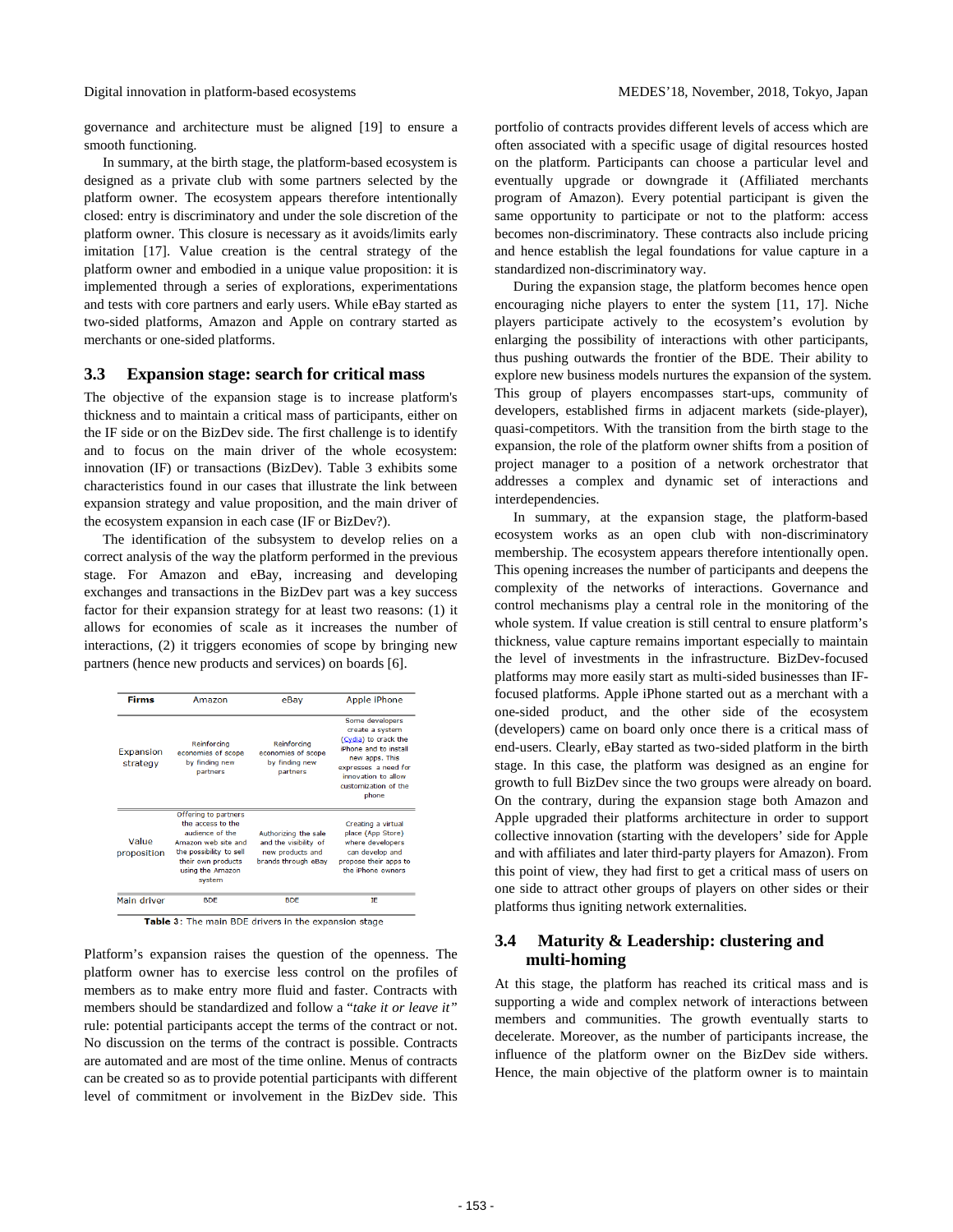leadership and to sustain growth. The implementation of these objectives may take different path as shown in Table 4.

| <b>Firms</b>           | Amazon                                                                                              | eBay                                                                                                               | Apple iPhone                                                                              |
|------------------------|-----------------------------------------------------------------------------------------------------|--------------------------------------------------------------------------------------------------------------------|-------------------------------------------------------------------------------------------|
| Leadership<br>strategy | Sustaining growth<br>and leadership<br>through the<br>creation of a IF and<br>new services          | Sustaining growth<br>and leadership<br>through the<br>creation of a IE and<br>new services                         | Sustaining growth<br>with technological<br>and functional<br>evolution of the<br>platform |
|                        | Developing IE by<br>introducing API and<br><b>SDK</b>                                               | Developing IE by<br>introducing API and<br><b>SDK</b>                                                              | Implementing<br>evolutions of jOS to<br>spur new<br>developments                          |
| Implementation         | Developing ubiquity<br>(M-Commerce)                                                                 | Developing ubiquity<br>(M-Commerce)                                                                                | Implementing<br>evolutions of the<br>devices                                              |
|                        | Developing new<br>services to other<br>firms (e-commerce<br>technologies, cloud<br>computing, etc.) | Developing new<br>services to other<br>firms (e-commerce<br>technologies, CRM,<br>Marketing solutions,<br>$etc.$ ) |                                                                                           |
|                        |                                                                                                     |                                                                                                                    | <b>Transforming App</b><br>Store (IE) into a IE-<br><b>BDF</b>                            |
| BE                     | $BDE + IE$                                                                                          | $BDE + IE$                                                                                                         | $BDE + IE$                                                                                |

Table 4: Leadership strategy

Amazon and eBay have followed the same strategy, expending their ecosystem by nurturing their IF side. In these cases, the IF side provides developers and partners smooth access (APIs), data and SDKs to build on e-commerce solutions that will improve operations on the platform. eBay more particularly focused on development for the mobile app market (M-commerce). Once the BizDev side is created, developing the IF at the leadership stage maintains the flow of digital innovations and ensures value creation and diversity. It also attracts new players with new ideas and new business models.

By supporting an IF and BizDev, the platform strengthens its market power. As shown in Figure 1, there is a positive ripple effect between IF and BizDev: innovations on the IF induce more products, services and functionalities on the platform which attract more members on the BizDev side. In return, the increase of the audience in the BizDev side attracts more innovators on the IF. To benefit from this effect, the platform owner has to create bridges between the IF and BizDev in both directions in order to ensure a path to market (to the BizDev) for innovators in the IF (or eventually outside) and a path to incubation (IF) for participants in the BizDev side. The path from the IF to the BizDev allows for experimentations and tests via the digital platform. Innovators may also come from the BizDev side. The platform owner must be able to identify them building exchange zones with the IF. It can take the form of innovation contests, App contests, Startup week-ends, etc...

In the Apple case, the IF evolved progressively in its functions towards operating as BizDev. The IF and the BizDev sides overlap: the App Store is a place for innovators but also a place for merchants (games) which can work and exchange with developers. It is today hard to distinguish at first glance these two parts. By coupling BizDev and IF through strategic tunneling, the platform owner reinforces its control of the ecosystem and the main outputs: innovations and revenues. By doing so, the platform owner develops a real business ecosystem intelligence which

gives him a strategic advantage over ecosystem' members and competing ecosystems.

However, a business ecosystem is not evolving in a static environment: outsiders and insiders are strategic players. Competitors may be attracted by the success of the platform and enter the market in search of business opportunities. Some leaders in adjacent markets can leverage their own platform to enter very quickly and fiercely (for instance, Microsoft in the game console market, Apple in the mobile device market) changing routines and dominant logic. This side-competition is one of the great threats of platform at the leadership stage.

Participants in the BizDev side evolve too. They thrive for their survival and success. Some of them are able to attract other participants and to create subsystems of innovation or business development around their own digital products, services or even platforms. Then, the BizDev side starts to cluster and grapes of interdependent innovations, developments, interactions, services and products grow here and there in the BDE. The ecosystem does not appear anymore as a network centered on the platform of the founding company. Constellations (clusters) of digital innovations are now structuring it.

Clustering is not a problem per se. In any growing complex system of interactions, clusters occur. Clustering means that ecosystem's survival does not only depend on the founder's platform but also on other core partners contributions. Like platform-owners, these core partners fight for the development and survival of the whole ecosystem: they act cooperatively by supporting a part of the system on their own. The platform-owner cannot act against clusters without jeopardizing the dynamics of the ecosystem. Clustering is the consequence of the ecosystem expansion. From this point of view, clusters call for decentralization and delegation of power in the BizDev side.

However, some players may wish to go further than clustering: they may multi-home. Multi-homing refers to the situation in which some members of an ecosystem also participate in competing ecosystems to ensure a large audience for their products and services. Multi-homing has several negative consequences on the ecosystem. If a participant multi-home, its economic activity on the original platform is no longer distinctive for this platform. Commoditization then occurs and the relationships with platform's owner may change drastically. Commodities so created do not benefit to any ecosystems, rather they only benefit to their owner. A commodity is not distinctive but rather a must have to remain competitive: no one can imagine an App store without social games like Clash of Clan or Candy Crush. When possible (for instance, if the commodity is a functionality of the platform), the platform owner can envelop it and standardize it. Whatever the strategy of the platform owner, multi-homing means outflows or destruction of value and innovation in its ecosystem.

In summary, during the leadership stage, the business ecosystem is still structured as an open club with nondiscriminatory membership. However, clusters appear that may make part of the knowledge more private or dedicated to the clusters. Some parts of the ecosystem can even be fully closed.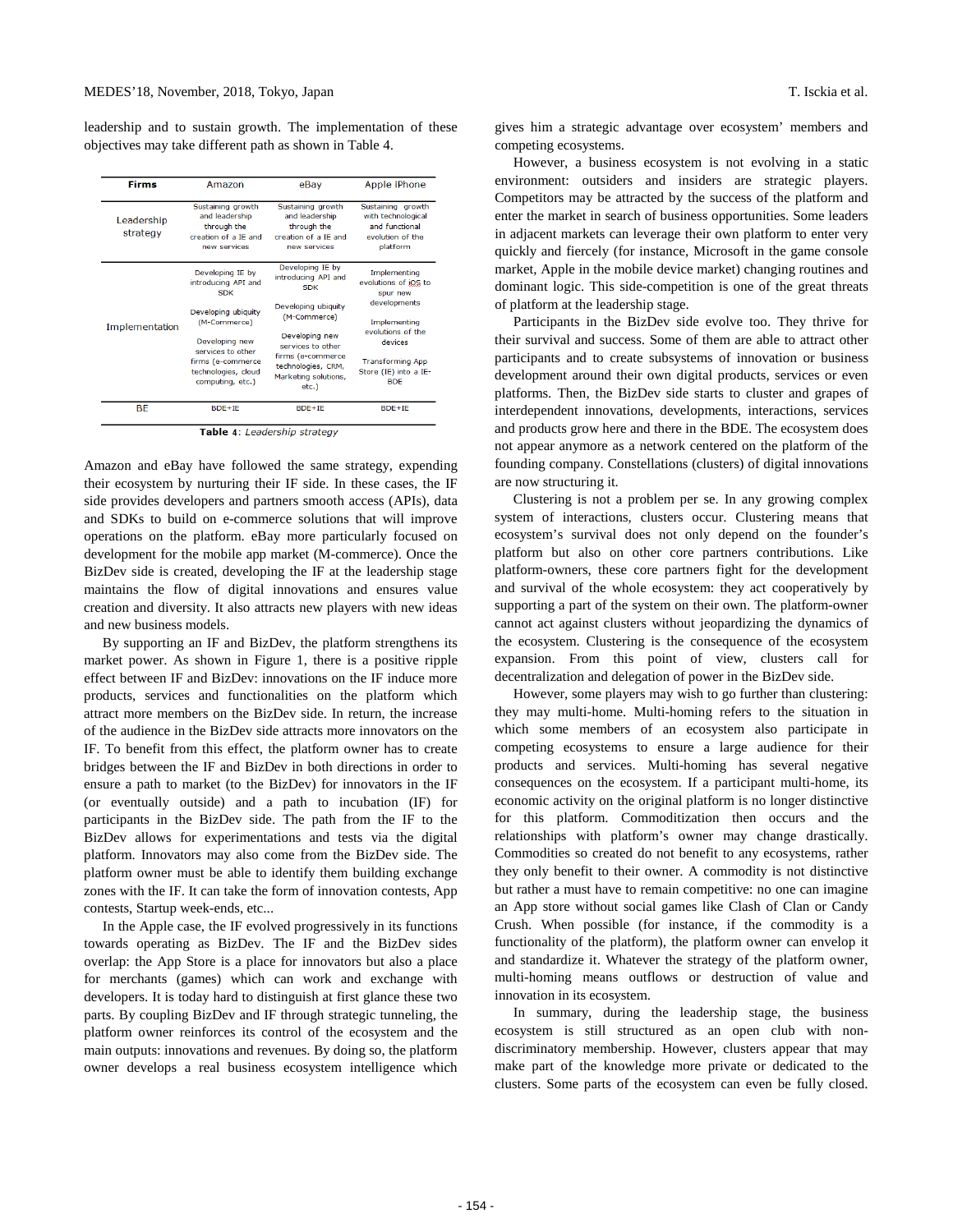#### Digital innovation in platform-based ecosystems MEDES'18, November, 2018, Tokyo, Japan

With clusters also emerges multi-homing strategies and competitive pressure. Multi-homing implies frictions in the ecosystem as multi-homers do not act cooperatively anymore: the platform is just one of their delivery channels and their fate does not rely anymore on one platform in particular. At this stage, attracting and retaining participants is crucial in order to maintain platform's staying power. The platform owner should fully embrace its role of leader providing the participants of the BizDev side with vision and guidance for future developments.

#### **3.5 Renewal: expanding the horizons**

During the renewal stage, if nothing is done, the ecosystem will slowly decay. Some players (among which those who build clusters) will stop investing in the BizDev, will leave it or will develop their own platform by separating their cluster from the rest of the ecosystem. The platform owner may be tempted to use a value dominator strategy [9] draining the whole remaining value from the ecosystem, hence accelerating the attrition process. To avoid this attrition, the platform has to enter a new cycle of development. The renewal stage is the premises of this cycle and looks like a rebirth stage. However, the platform owner can now rely on its fully functional and mature ecosystem. Table 6 illustrates some renewal strategies found in our cases.

The main challenge at this stage is to avoid the disintegration of the interactions forged during the previous stages: renewal is essential to ensure survival of the ecosystem. In the renewal stage, the ecosystem becomes mature and large parts of it are now stabilized (for instance, Amazon as an online store, as an ASP) delivering comfortable flows of revenue and profits.

Renewal stage relies on the leader's capabilities to leverage its own digital platform to find new paths of development and to project its platform into new market spaces.

| <b>Firms</b>                | Amazon                                                              | eBay                                                                         | Apple iPhone                                            |  |  |
|-----------------------------|---------------------------------------------------------------------|------------------------------------------------------------------------------|---------------------------------------------------------|--|--|
| Renewal<br>strategies       | Finding new ways to<br>deliver products<br>(drones)<br>Creating new | Becoming a<br>ubiquitous digital<br>wallet for<br>consumers and<br>merchants | Working on new<br>devices, new screen<br>and new design |  |  |
| <b>With Partners</b>        | devices (FireTV)<br>Yes                                             | Yes                                                                          | Yes and No                                              |  |  |
| Table 5: Renewal strategies |                                                                     |                                                                              |                                                         |  |  |

Leveraging a platform can take different forms as illustrated in Table 5. For instance, Amazon chooses to enter the entertainment markets by creating a new line of products and services, among which *Fire TV*, *Amazon Game Studios* and more recently *Amazon Video* and *Amazon Music Unlimited*. *Fire TV* and Amazon Game Studios were clearly two strategic moves to prepare the release of

a 3D smartphone launched in summer 2014 and Amazon's entry in the mobile device business. eBay follows a more classical renewal strategy by focusing its effort on one part of its platform-based ecosystem: payment services. eBay works in the development of Paypal as a ubiquitous digital portfolio for any consumers and merchants in

partnership with financial institutions around the world. Paypal

expands way beyond eBay ecosystem boundaries.

Apple follows its usual strategy of embarking its whole ecosystem in the renewal of the hardware: new screen, new devices, new design and functionalities. In the renewal stage, platform owner's dynamic capabilities are essential to identify and create new opportunities of development for the ecosystem. The renewal stage also depends on the vision provided by the leader during the leadership stage.

The renewal stage is in essence a phase of ideation and exploration. The first challenge is to maintain participants in the ecosystem. The platform owner should capitalize on existing knowledge and relationships to foster the emergence on new ideas around its vision. As in the birth stage, platform-owner needs to identify key partners that will support new projects. This relational strategy maintain vibrant clusters in the ecosystem. Exclusivity contracts can help sealing the relationships. Then, the leader can implement a new structure in the ecosystem: platform of platform (PoP). The original platform can run as a host for other platforms supporting a constellation of clusters or juvenile platforms: clusters will then be able to develop on their own. Platform-owner has to choose the best options for the ecosystem to be developed, dynamically reallocating bundles of digital resources.

In summary, during the renewal stage, the leader leverages its platform to enter new paths of developments. The ecosystem changes its structure and becomes mainly an open club with nondiscriminatory access, but containing private clubs (clusters) managed by the platform leader. The future developments of the platform are nested or embedded in these innovative clusters.

## **4 Conclusions**

Platform-based ecosystems exhibit new types of innovation processes that are particularly fast and difficult to control and predict [21]. Therefore, platform-leader wannabes need dynamic tools to support them in managing their digital innovation efforts. To this end, our framework focuses on platform-owner ability to couple two subsystems of platform-based ecosystems designed to support interactions and interrelationships among multiple, autonomous players such as individuals, communities and organizations. The main contribution of our framework is that it allows conceptualizing the dynamic interplay of the coupling of two subsystems of the ecosystem. The design of a vibrant platform-based ecosystem is not limited to facilitation of interactions, but must also stimulate the evolving process of interactions among these individuals, communities and organizations. As the platform-based ecosystems develop, their complexity increase which pushes the ecosystem to evolve from a centered network to a decentralized structure of platform of platforms (PoP).

#### **REFERENCES**

- [1] Adner, R. (2017). Ecosystem as structure: An actionable construct for strategy. *Journal of Management*, *43*(1), 39-58.
- [2] De Reuver, M., Sørensen, C., & Basole, R. C. (2017). The digital platform: a research agenda. *Journal of Information Technology*, 1-12.
- Evans, D. S., and Schmalensee, R. (2007). *Catalyst Code: The Strategies behind the world's most dynamic companies*. Harvard Business School Press. [3]